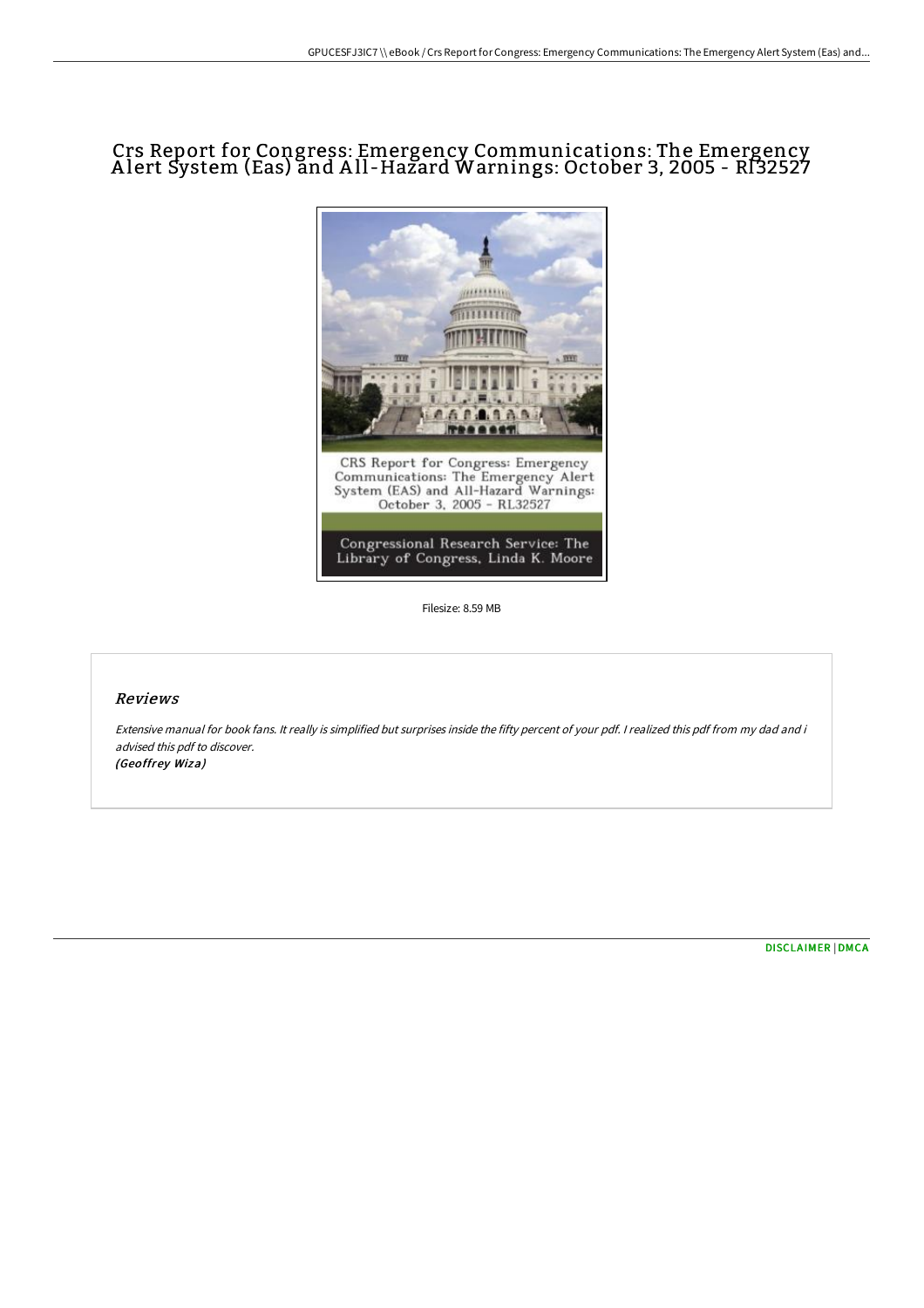## CRS REPORT FOR CONGRESS: EMERGENCY COMMUNICATIONS: THE EMERGENCY ALERT SYSTEM (EAS) AND ALL-HAZARD WARNINGS: OCTOBER 3, 2005 - RL32527



To get Crs Report for Congress: Emergency Communications: The Emergency Alert System (Eas) and All-Hazard Warnings: October 3, 2005 - Rl32527 eBook, please refer to the web link beneath and download the file or have accessibility to additional information which are relevant to CRS REPORT FOR CONGRESS: EMERGENCY COMMUNICATIONS: THE EMERGENCY ALERT SYSTEM (EAS) AND ALL-HAZARD WARNINGS: OCTOBER 3, 2005 - RL32527 book.

Bibliogov, United States, 2013. Paperback. Book Condition: New. 246 x 189 mm. Language: English . Brand New Book \*\*\*\*\* Print on Demand \*\*\*\*\*.The Emergency Alert System (EAS) is one of several federally managed warning systems. The Federal Emergency Management Agency (FEMA) jointly administers EAS with the Federal Communications Commission (FCC), in cooperation with the National Weather Service (NWS), an organization within the National Oceanic and Atmospheric Administration (NOAA). The NOAA/NWS weather radio system has been upgraded to an all-hazard warning capability. Ways to improve the NOAA network and the broader-based EAS are underway or are being tested. Much has been accomplished in recent years but the current hodgepodge of warning and alert systems is inadequate for fully alerting the public about terrorist attacks or natural disasters, or for providing information on how to respond. As was demonstrated on September 11, 2001, after the southeast Asian tsunami on December 26, 2004, and again when Hurricane Katrina struck the Gulf Coast, the ability to communicate after a disaster also has a critical role in saving lives. EAS is built on a structure conceived in the 1950 s when over-the-air broadcasting was the best-available technology for widely disseminating emergency alerts. The Intelligence Reform and Terrorism Prevention Act (P.L. 108-458) has addressed the possibility of using advanced telecommunications and Internet technologies for emergency notification by requiring two .

 $\overline{\mathbf{P}^{\mathbf{p}}}$ Read Crs Report for Congress: Emergency [Communications:](http://techno-pub.tech/crs-report-for-congress-emergency-communications-2.html) The Emergency Alert System (Eas) and All-Hazard Warnings: October 3, 2005 - Rl32527 Online

Download PDF Crs Report for Congress: Emergency [Communications:](http://techno-pub.tech/crs-report-for-congress-emergency-communications-2.html) The Emergency Alert System (Eas) and All-Hazard Warnings: October 3, 2005 - Rl32527